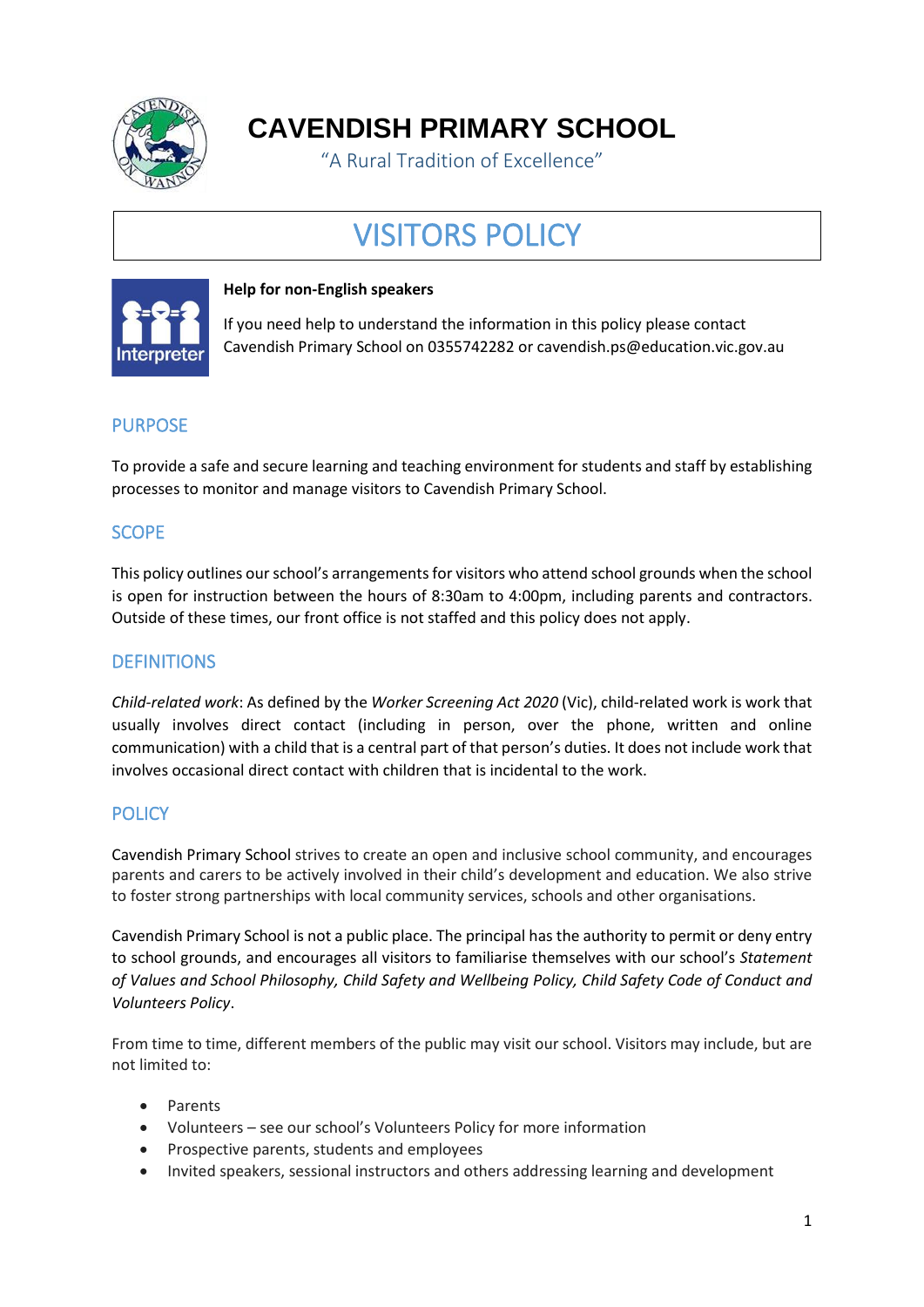- Public officials (e.g. Members of Parliament, local councillors)
- Persons conducting business e.g.: uniform suppliers, booksellers, official school photographers, commercial salespeople
- Tradespeople
- Children's services agencies
- Department of Families, Fairness and Housing workers
- Victoria Police
- Persons authorised to enter school premises (e.g. Worksafe inspectors, health officers etc)
- Other Department of Education and Training staff (including allied health staff) or contractors
- NDIS therapists or other allied health or health practitioners

#### Sign in procedure

All visitors to Cavendish Primary School are required to report to the school office on arrival (see exceptions below in relation to parents/carers). Visitors must:

- Record their name, signature, date and time of visit and purpose of visit in the Visitor's Book located at the front of the office
- Provide proof of identification to office staff upon request
- Produce evidence of their valid Working with Children Clearance where required by this policy (see below)
- Follow instruction from school staff and abide by all relevant school policies relating to appropriate conduct on school grounds including Child Safety Code of Conduct, Respect for School Staff, Statement of Values and School Philosophy as well as Department policies such as th[e Sexual Harassment Policy](https://www2.education.vic.gov.au/pal/sexual-harassment/overview) and [Workplace Bullying Policy](https://www2.education.vic.gov.au/pal/workplace-bullying/policy)
- Return to the office upon departure and complete time signed out in Visitor's book

Cavendish Primary School will ensure that our school's Child Safety Code of Conduct is available and visible to visitors when they sign in.

#### **COVID-19 vaccination information**

Our school follows Department of Education and Training policy with respect to the requirements relating to attendance on school sites and COVID-19 vaccinations.

For further information, refer to:

• COVID-19 Vaccinations – [Visitors and Volunteers on School Sites](https://www2.education.vic.gov.au/pal/covid-19-vaccinations-visitors-volunteers/policy)

#### **Working with Children Clearance and other suitability checks**

For Working with Children (WWC) Check and other suitability check requirements relating to parents/carers and other volunteers working with students please see our Volunteers Policy.

All visitors who are engaged in **child-related work** (see definition above) must have a valid WWC Clearance. Additional suitability checks may also be required such as reference, proof of identity, qualification and work history involving children checks.

In some circumstances, visitors to Cavendish Primary School who are **not** engaged in child-related work will also be required to produce a valid WWC Clearance depending on the particular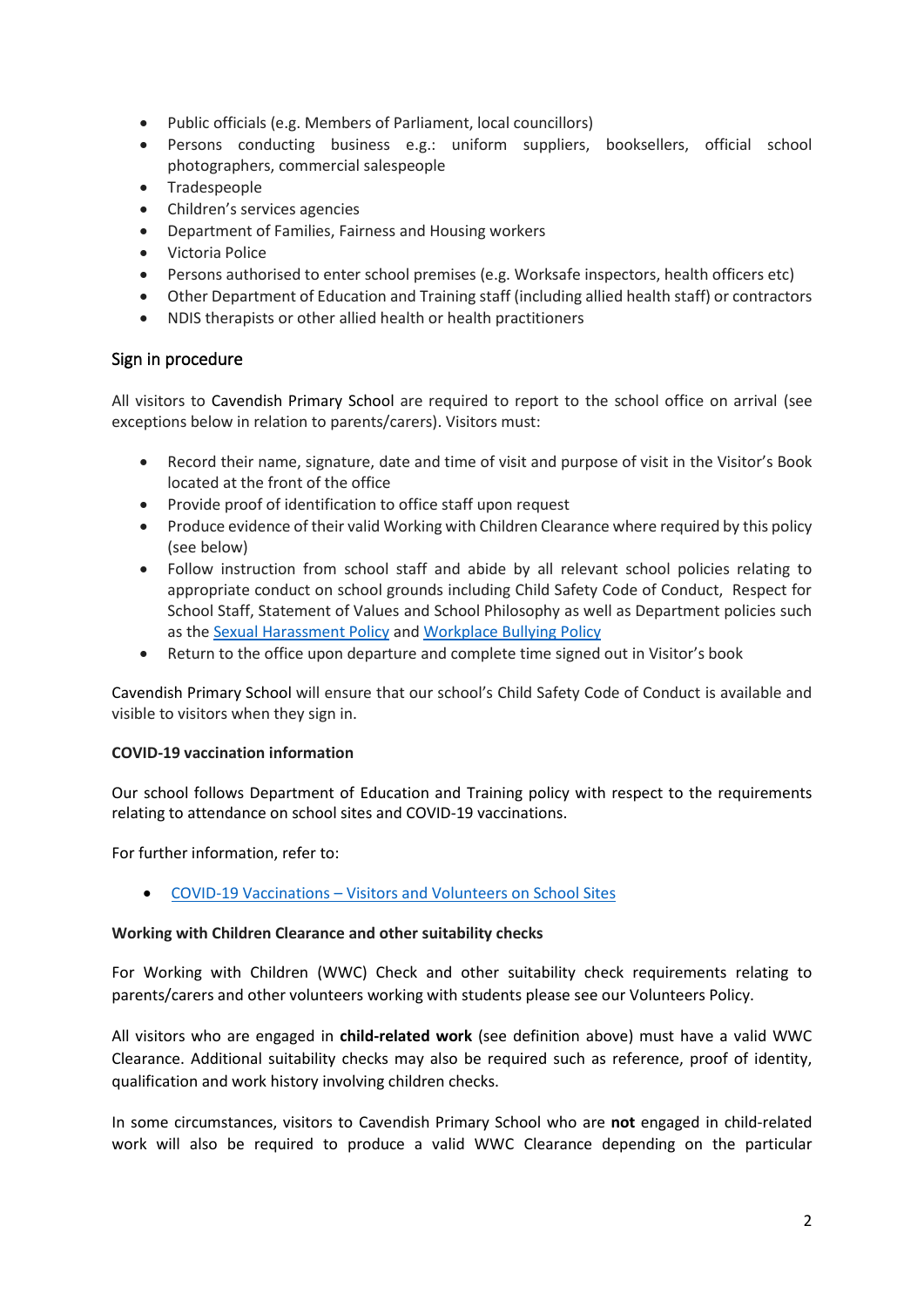circumstances of their visit. For example, Cavendish Primary School will require a valid WWC Clearance for:

- **visitors who will be working regularly with children** during the time they are visiting, even though direct contact with children is not a central part of their normal duties
- **visitors (e.g. contractors)**, who will regularly be performing unsupervised work at the school during school hours or any other time where children are present. Further background checks, including references, may also be requested at the discretion of the principal.

Visitors who will be working in areas away from students (e.g. a visiting auditor who will be located in the front office with administration staff) or who will be supervised and accompanied by a staff member during their visit (e.g. a Member of Parliament, a journalist, a prospective parent on a school tour) will not be required to have a WWC Clearance.

Sworn Victoria Police officers or sworn Australian Federal Police officers are exempt from requiring a WWC Check, but may be asked to verify that they are sworn officers by providing proof of identification.

### Invited speakers and presenters

On occasion, Cavendish Primary School may invite externalspeakers or providersto deliver incursions, presentations, workshops and special programs for our students. Consistent with Department of Education and Training requirements, Cavendish Primary School will:

- ensure that the content of presentations and programs by external providers contributes to the educational development of our students and is consistent with curriculum objectives
- ensure that any proposed visit, programs or content delivered by visitors complies with the requirement that education in Victorian government schools is secular and is consistent with the values of public education, Department policies and the *Education and Training Reform Act 2006* (Vic). In particular, programs delivered by visitors are to be delivered in a manner that supports and promotes the principles and practice of Australian democracy including a commitment to:
	- o elected government
	- o the rule of law
	- o equal rights for all before the law
	- o freedom of religion, speech and association
	- o the values of openness and tolerance
	- o respect for the range of views held by students and their families.

## Parent visitors

We understand that there may occasionally be a reason why a parent or carer may want to speak to or see their child at school, during school hours.

If there is a particular pressing or unavoidable issue that cannot wait until the end of the school day, we ask that parents or carers call the school office to make the request to speak to or see their child during school hours.

We also ask that parents avoid arranging to visit their children at school wherever possible, as this can cause inappropriate disruptions to the school day.